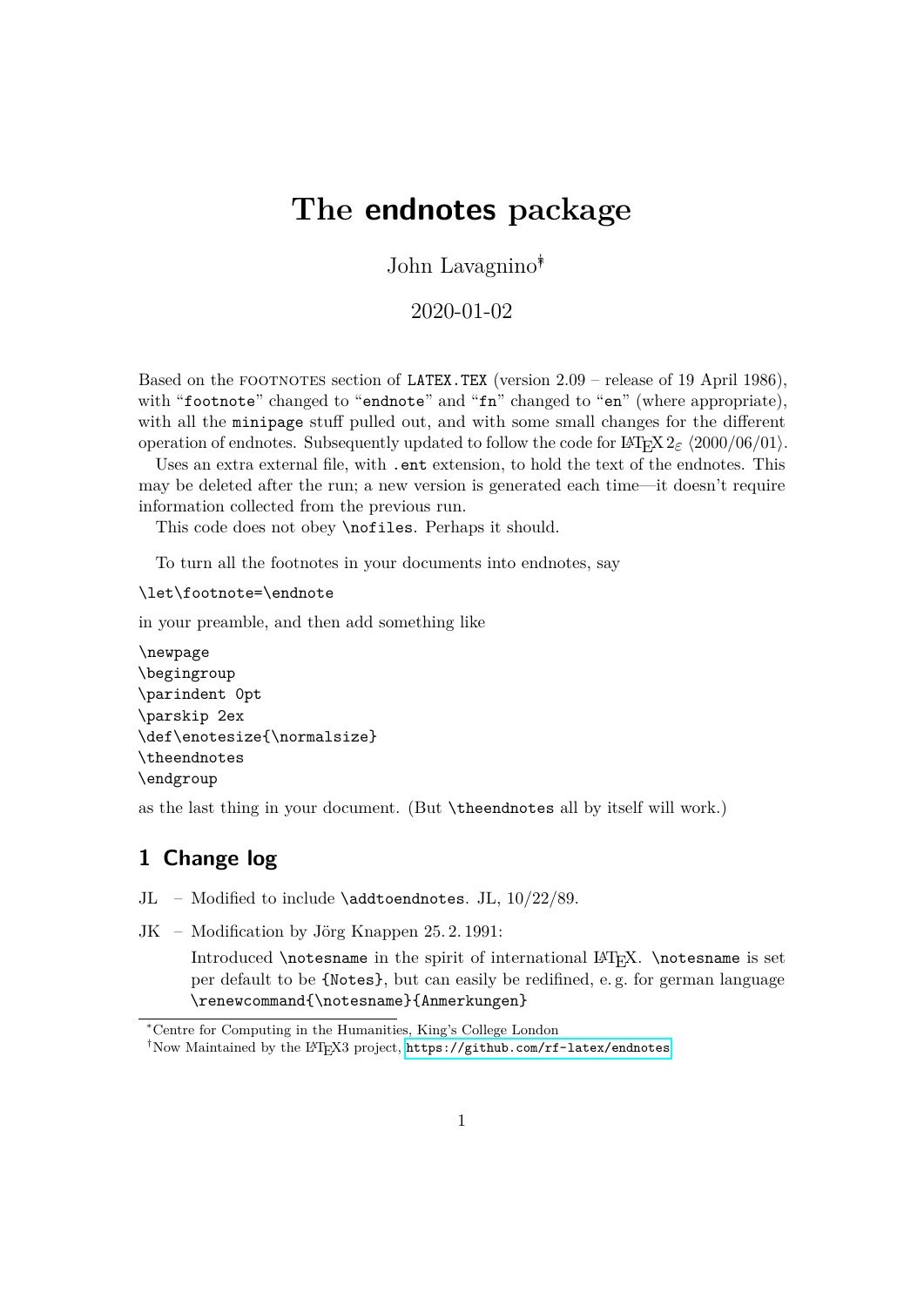- DW Modification by Dominik Wujastyk, London, 19 September 1991:
	- Moved the line

\edef\@currentlabel{\csname p@endnote\endcsname\@theenmark} out of the definition of **\@endnotetext** and into the definition of **\@doanenote** so that \label and \ref commands work correctly in endnotes. Otherwise, the \label just pointed to the last section heading (or whatever) preceding the \theendnotes command.

- JL Revised documentation and macros. 24 Sept 1991.
	- modified by  $-\text{bg}$  (B. Gaulle) 09/14/94 for:
		- 1) replace  $\ast$  (why a 8bit char here?) by  $\hat{ }$  as a default.
		- 2) force  $\c{catcode of > to be 12 (implied by \@doanenote).$
		- by  $-\text{bg}$  again  $03/22/95$  for:
			- 3) reseting appropriate catcode of > in case it were used as an active char before **\@endanenote** (was pointed by Ch. Pallier).
- JL John Lavagnino, 12 January 2003: a number of small updates:

Incorporate change suggested by Frank Mittelbach to \enoteheading, so that first note has paragraph indentation. Frank's note:

the idea of this code is to fix the problem that without it the first endnote after the heading will not be indented thus looking somewhat strange. Problem however is that since there is no indentation **\leavemode\par** will make an absolutely empty pargraph so that no baseline calculation is done. therefore \vskip-\baselineskip will put the first endnote directly below the heading without the usual spaccing. using \mbox insead will cure this defect.

Also incorporated Frank's suggestion to define \makeenmark and \theenmark, so that users can change more of the layout without using \makeatletter. \makeenmark defaults to \@makeenmark, so old code is still supported; and \theenmark is just syntactic sugar for \@theenmark, which is still the real value (and shouldn't be directly modified by user code).

Definition of  $\Epsilon$ . also dropped: surely nobody is still using T<sub>E</sub>X 2.992. (If you are, you need to upgrade it or endnotes longer than 1000 characters will be truncated.)

Update much of the code to track the current  $\mathbb{F} \mathbb{F} \mathbb{E} \mathbb{E} \mathbb{E} \mathbb{E}$  code more closely. Clean up \theendnotes.

- JL John Lavagnino, 15 January 2003: fix my garbled version of Frank's updates.
- JS Modification by Jürgen Spitzmüller, 17. 8. 2019: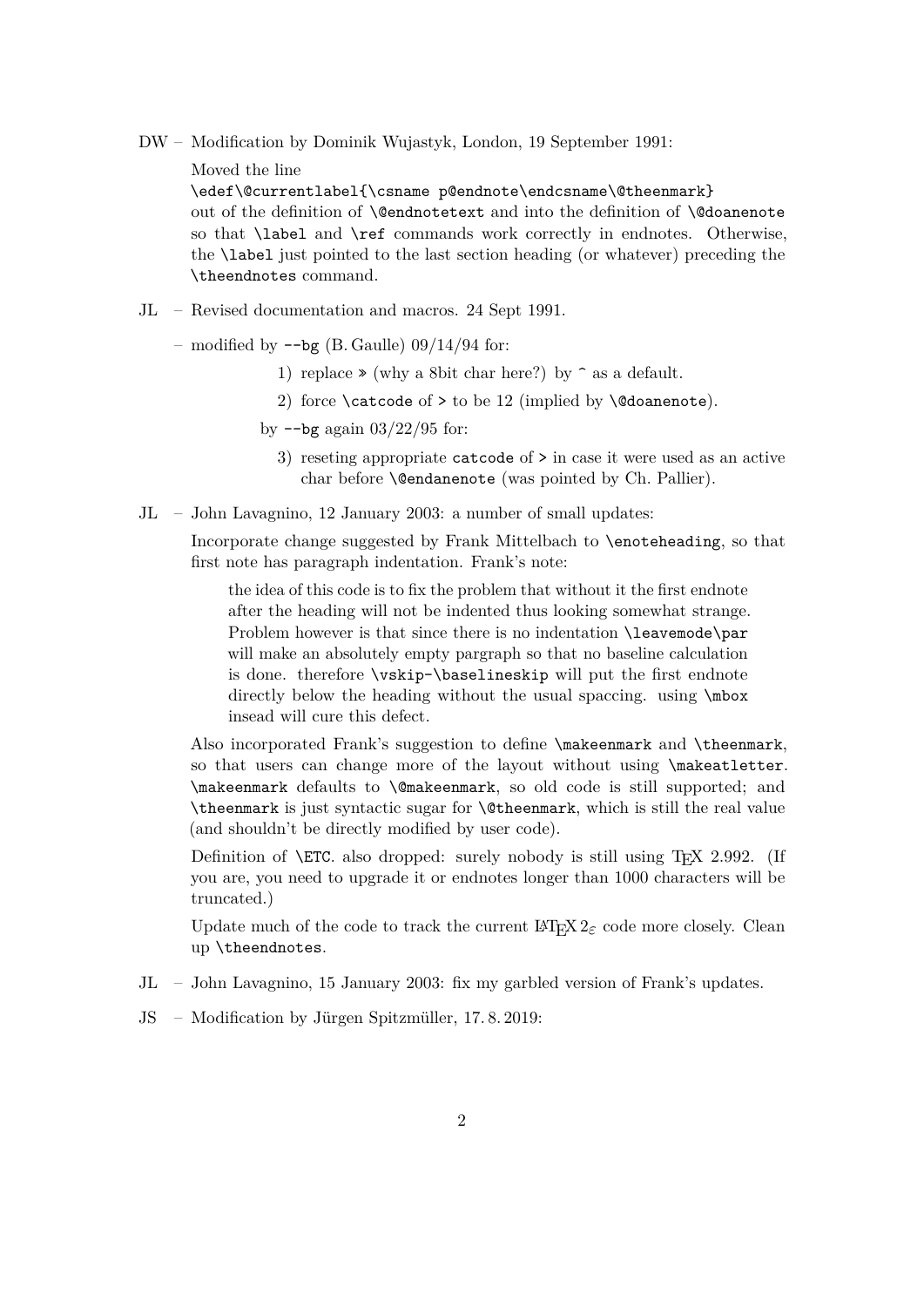Do not break but just warn if \theendnotes is used, but no endnotes have been inserted yet.

If the last remaining \endnote is removed, clear the \*.ent auxiliary file.

### **2 Endnote commands**

| $\end{note}$                                                          | : User command to insert a endnote.                                                                                                                                                                                                                                                                                                       |
|-----------------------------------------------------------------------|-------------------------------------------------------------------------------------------------------------------------------------------------------------------------------------------------------------------------------------------------------------------------------------------------------------------------------------------|
| $\end{table}$ \endnote $[\langle num \rangle] {\langle note \rangle}$ | : User command to insert a endnote numbered $\langle num \rangle$ ,<br>where $\langle num \rangle$ is a number - 1, 2, etc. For example, if<br>endnotes are numbered $*, **$ , etc. within pages, then<br>$\label{lem:1} \verb+\endnote[2]{\dots} produces \endnote ``\varepsilon'''. This command$<br>does not step the endnote counter. |
| $\endnot$ endnotemark $[\langle num \rangle]$                         | : Command to produce just the endnote mark in the text,<br>but no endnote. With no argument, it steps the endnote<br>counter before generating the mark.                                                                                                                                                                                  |
|                                                                       | $\end{notetext}(\num)$ { $\text{\text{'}}$ } : Command to produce the endnote but no mark. \endnote<br>is equivalent to \endnotemark\endnotetext.                                                                                                                                                                                         |
| $\ad{toendnotes({text})}$                                             | : Command to add text or commands to current endnotes<br>file: for inserting headings, pagebreaks, and the like into<br>endnotes sections. $\langle text \rangle$ a moving argument: \protect<br>required for fragile commands.                                                                                                           |

## **3 Endnote user commands**

Endnotes use the following parameters, similar to those relating to footnotes:

| \enotesize  | : Size-changing command for endnotes.                                                                                                                                                                                                                                                                                           |
|-------------|---------------------------------------------------------------------------------------------------------------------------------------------------------------------------------------------------------------------------------------------------------------------------------------------------------------------------------|
| \theendnote | : In usual $\Delta T$ FX style, produces the endnote number.                                                                                                                                                                                                                                                                    |
| \theenmark  | : Holds the current endnote's mark—e.g., $\dagger$ or '1' or 'a'. (You don't<br>want to set this yourself, as it comes either from the autonum-<br>bering of notes or from the optional argument to <b>\endnote</b> . But<br>you'll need to use it if you define your own \makeenmark.)                                         |
| \makeenmark | : A macro to generate the endnote marker from <b>\theenmark</b> . The<br>default definition is \hbox{\$^\theenmark\$}.                                                                                                                                                                                                          |
|             | $\{\text{note}\}$ : Must produce the actual endnote, using $\{\text{theemark}\}$ as the mark<br>of the endnote and $\langle note \rangle$ as the text. It is called when effectively<br>inside a \parbox, with \hsize = \columnwidth. For example,<br>it might be as simple as $\{\theta \$ { \the enmark } $\_{\text{note}}$ } |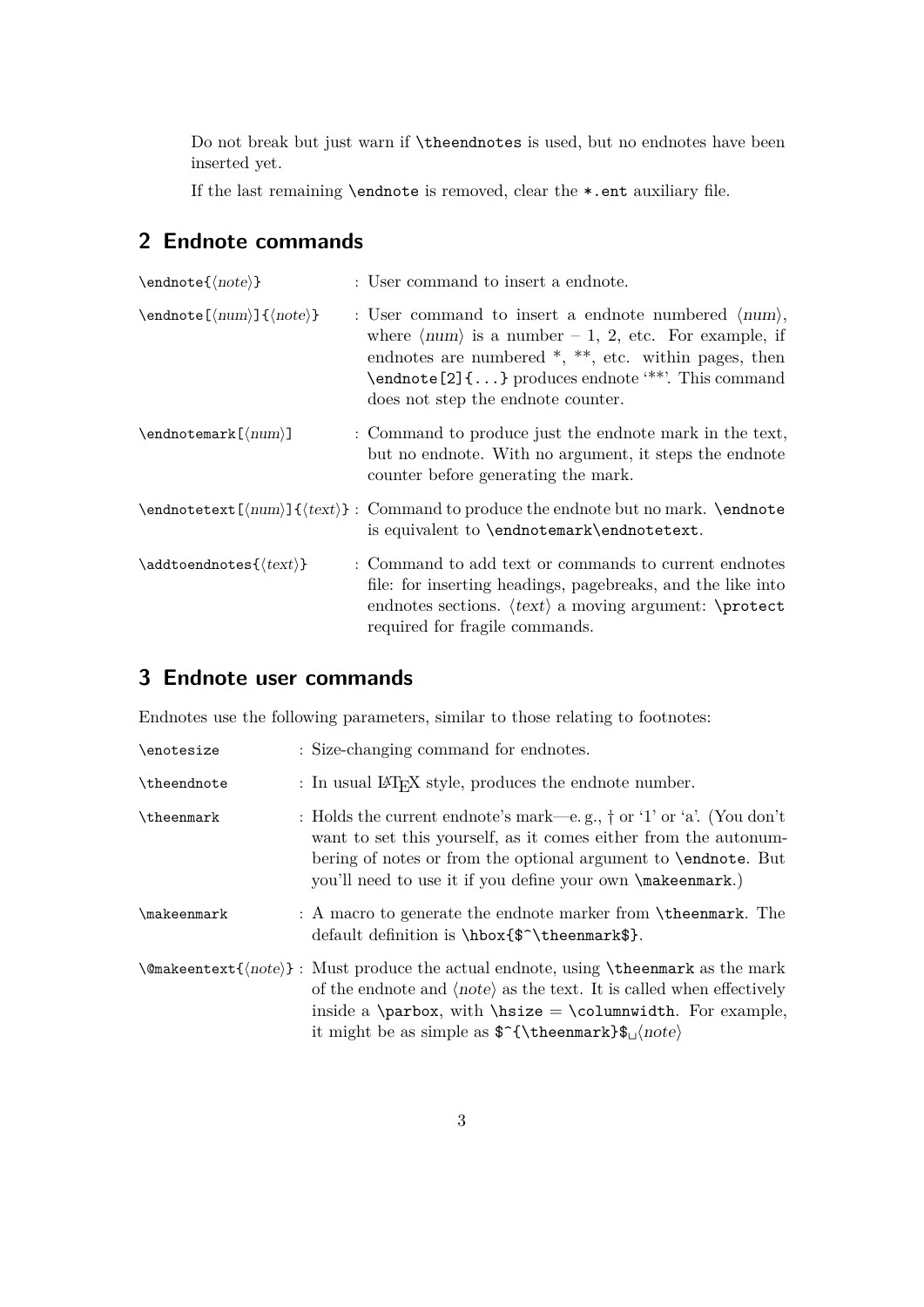#### **4 Endnote pseudocode**

```
\endnote{NOTE} ==
BEGIN
   \stepcounter{endnote}
   \@theenmark :=G eval (\theendnote)
   \@endnotemark
   \@endnotetext{NOTE}
END
\endnote[NUM]{NOTE} ==
BEGIN
  begingroup
      counter endnote :=L NUM
      \@theenmark :=G eval (\theendnote)
   endgroup
   \@endnotemark
   \@endnotetext{NOTE}
END
\@endnotetext{NOTE} ==
BEGIN
   write to \@enotes file: "\@doanenote{ENDNOTE MARK}"
  begingroup
      \text{next} := \text{NOTE}set \newlinechar for \write to \space
      write to \@enotes file: \meaning\next
              (that is, "macro:->NOTE)
   endgroup
END
\addtoendnotes{TEXT} ==
BEGIN
   open endnotes file if not already open
   begingroup
      let \protect to \string
      set \newlinechar for \write to \space
      write TEXT to \@enotes file
   endgroup
END
\endnotemark ==
BEGIN \stepcounter{endnote}
       \@theenmark :=G eval(\theendnote)
```